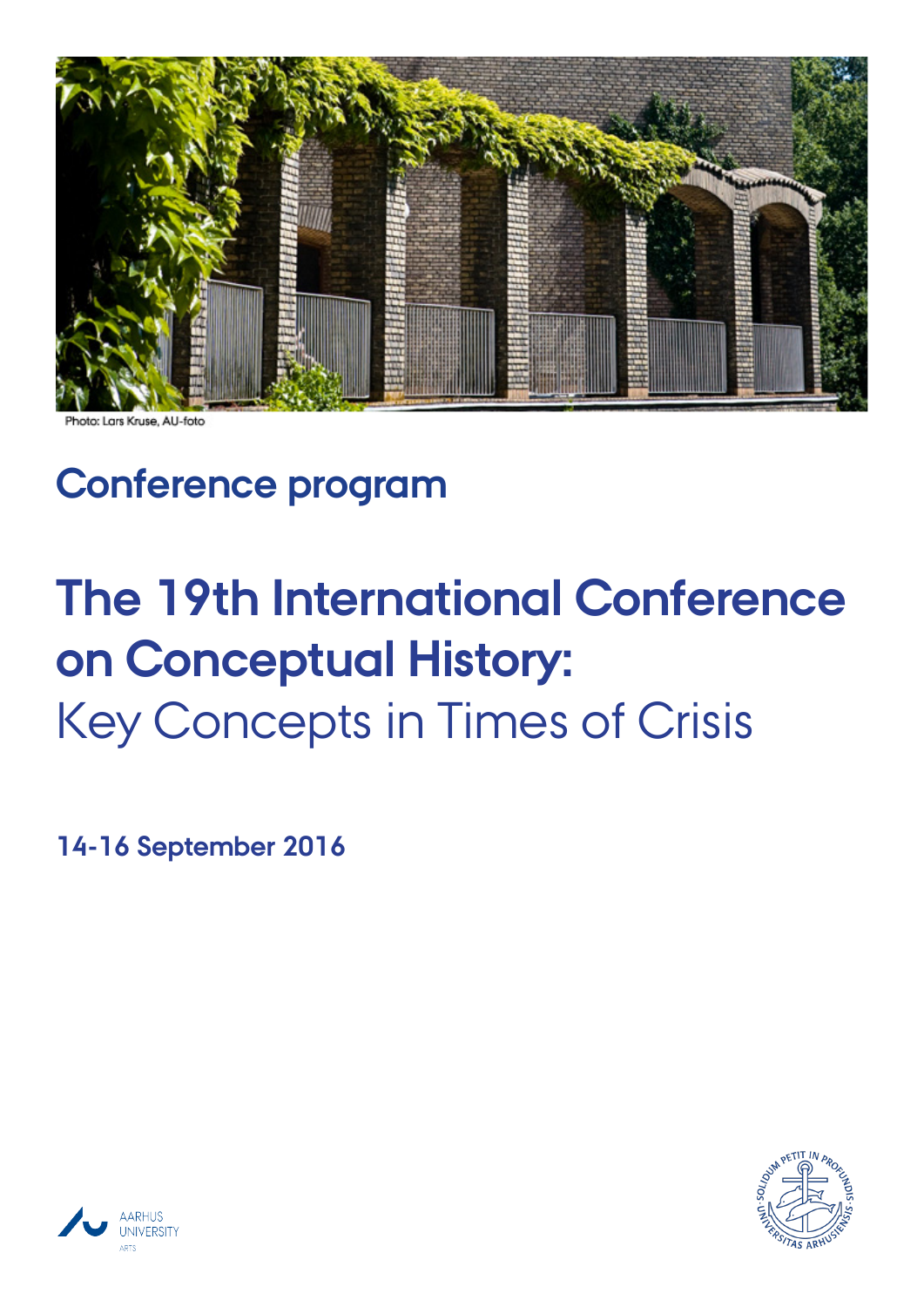## Conference program

## **Wednesday 14 September**

**09.30-11.00:** Conference opening: Head of the School of Culture and Society, dr. Bjarke Paarup. Short welcoming speech by Associate Professor Jan Ifversen. **Keynote Professor Anders Ekström** (University of Uppsala): When is the now?

Chair: Martin Burke (in Tåsingegade, auditorium 1)

## **11.15-12.45:** Sessions below:

| <b>Session 1: Panel</b><br><b>TRANSFORMATION</b><br>OF KEY CONCEPTS IN<br><b>18TH CENTURY RUS-</b><br>SIA:<br><b>Chair: Vladislav Rje-</b><br>outski<br>In Meeting room 2                                                  | Session 2<br>Chair: Christoffer<br>Kølvraa<br>In Preben Hornungstu-<br>en                                                                                                                  | Session 3<br><b>Chair: Margrit Pernau</b><br>In Mogens Zielerstuen                                                                              | Session 4<br><b>Chair: Martin Burke</b><br>In Meeting room 2.3                                                                                                                                                           |
|----------------------------------------------------------------------------------------------------------------------------------------------------------------------------------------------------------------------------|--------------------------------------------------------------------------------------------------------------------------------------------------------------------------------------------|-------------------------------------------------------------------------------------------------------------------------------------------------|--------------------------------------------------------------------------------------------------------------------------------------------------------------------------------------------------------------------------|
| Sergey Pol'skoy (Nati-<br>onal Research Univer-<br>sity Higher School of<br>Economics, Moscow):<br>The role of translation<br>in the formation of a<br>new political language<br>in 18th century Russia.                   | Marina Lourenço-Yıl-<br>maz (University of<br>Coimbra): Mobilisation<br>for the protection of<br>Human Rights de-<br>fenders: a history of a<br>concept.                                   | Juan Wu (Beijing In-<br>stitute of Technology):<br><b>Casual Research on</b><br><b>Historical Incidents and</b><br><b>Mythological Concepts</b> | Victor Neumann (Cen-<br>ter for Advanced Study<br>in History, West Univer-<br>sity of Timisoara):<br><center< <peri-<br="" and="">PHERY&gt;, Remarks on a<br/>series of controversial<br/>notions.</center<>             |
| <b>Konstantin Bugrov</b><br>(Russian Academy of<br>Sciences): Monarchism<br>and moralism: Visions<br>of Power in 18th centu-<br>ry Russia                                                                                  | Søren Friis (Aarhus Uni-<br>versity): The past and<br><b>Present Securitisation</b><br>of Global Inequality.                                                                               | Henning Trüper (<br>Helsinki Collegium of<br><b>Advanced Studies):</b><br>Shipwreck: Notes on<br>the existence of a Me-<br>taphor of Existence. | <b>Alexander Friedrich &amp;</b><br><b>Chris Biemann (Te-</b><br>chnische Universität<br>Darmstadt): Mapping<br>Crises. An approach for<br>a digital history of key<br>concepts.                                         |
| Maya Lavrinovich (Na-<br>tional Research Univer-<br>sity Higher School of<br>Economics,<br>Moscow): The concept<br>of "friendship" in late<br>18th-early 19th century<br><b>Russia: Social Cohesi-</b><br>on reconsidered. | <b>Sinkwan Chen (Univer-</b><br>sity College London):<br>The Crisis of Right:<br><b>Connecting the West</b><br>and China, Self and<br><b>Society and Negative</b><br>and Positive Freedom. |                                                                                                                                                 | <b>Vanessa Moraes</b><br>Pacheco (Pontificia<br><b>Universidad Catolica</b><br>de Chile): The Devel-<br>opment of the XIXth<br>Chilean Historiograp-<br>hy: concepts, methods<br>and political uses<br>$(1844 - 1884)$ . |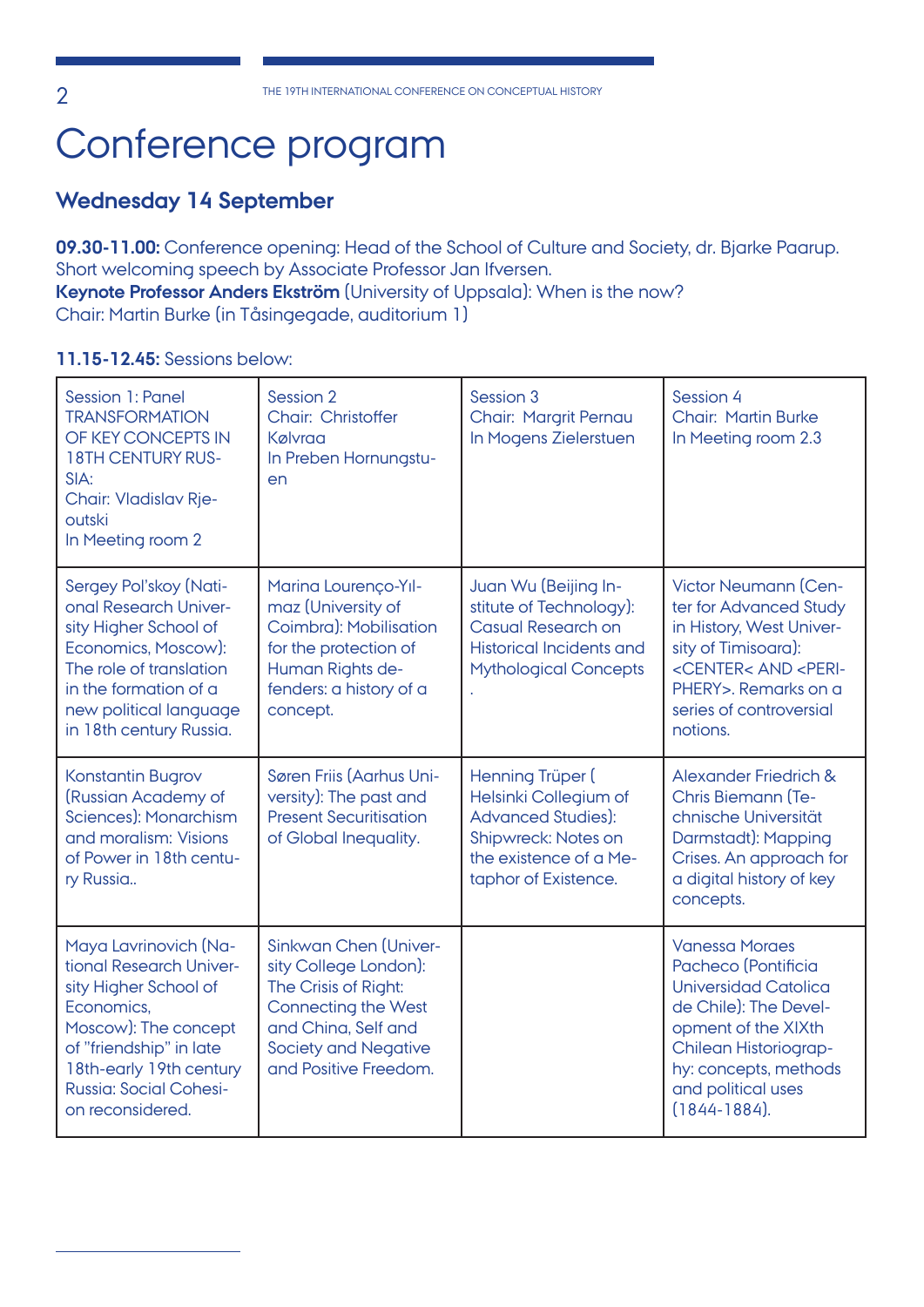## **11.15-12.45:** Sessions below:

## **12.45-13.45:** Lunch

#### **13.45-15.15: Keynote Professor Michael Freeden**: Crisis? How is that a Crisis?! Reflections on an overburdened word.

Chair: Jan Ifversen (in Tåsingegade, auditorium 1)

#### **15.30-17.00** Sessions below:

| Session 5:<br><b>Chair: Niklas Olsen</b><br>In Meeting room 2                                                                                                             | Session 6:<br>Chair: Jani Marjanen<br>In Mogens Zielerstuen                                                                                                      | Session 7:<br>Chair: Jussi Kurunmäki<br>In Preben Hornungstuen                                                                                                                               |
|---------------------------------------------------------------------------------------------------------------------------------------------------------------------------|------------------------------------------------------------------------------------------------------------------------------------------------------------------|----------------------------------------------------------------------------------------------------------------------------------------------------------------------------------------------|
| Julia Nordblad (Uppsala Univer-<br>sity): The changing temporalities<br>of Intérêt Général: French Forest<br>Politics 1827-1848.                                          | José Maria Rosales (University of<br>Málaga): Redescribing Intelle-<br>ctual Engagement: An outline<br>from the crossed Lives of Azaña<br>and Ortega 1914-1939.  | Stephan Donecker (Universität<br>Wien): Concepts of Migration<br>in the Early Modern Republic of<br>Letters.                                                                                 |
| Ilkka Kärrylä (University of Hel-<br>sinki): From economic democra-<br>cy to market adaptation - the<br>fall of a political concept in the<br>context of multiple crises. | <b>Tziovanis Georgakis (University</b><br>of Cyprus): The Machination of<br>Phenomenological Reduction:<br><b>Edmund Husserl's European</b><br>Crisis in Crisis. | Agustin Cosovschi (École des<br>Hautes Études en Sciences<br>Sociales): New Frontiers, New<br>Horizons: the Concept of Tran-<br>sition in Serbian and Croatian<br>sociology during the 90's. |
| Rosario López (University of St.<br>Andrews): Stability and Crisis in<br>Victorian Liberalism. The case of<br>Richard Cobden and the popu-<br>larisation of free trade.   | Henrik Björck (University of<br>Gothenburg): Collegiality - a<br>concept for the University in a<br><b>Times of Crisis?</b>                                      | Roberto Castelar (University of<br>Glasgow & University of Tartu):<br>"Totalitarianism" - the central<br>(western) concept of the Cold<br>War.                                               |

**17.00:** Reception in the Museum of Ancient Art, Victor Albecks Vej 3, 8000 Aarhus C (on the opposite side of Nordre Ringgade)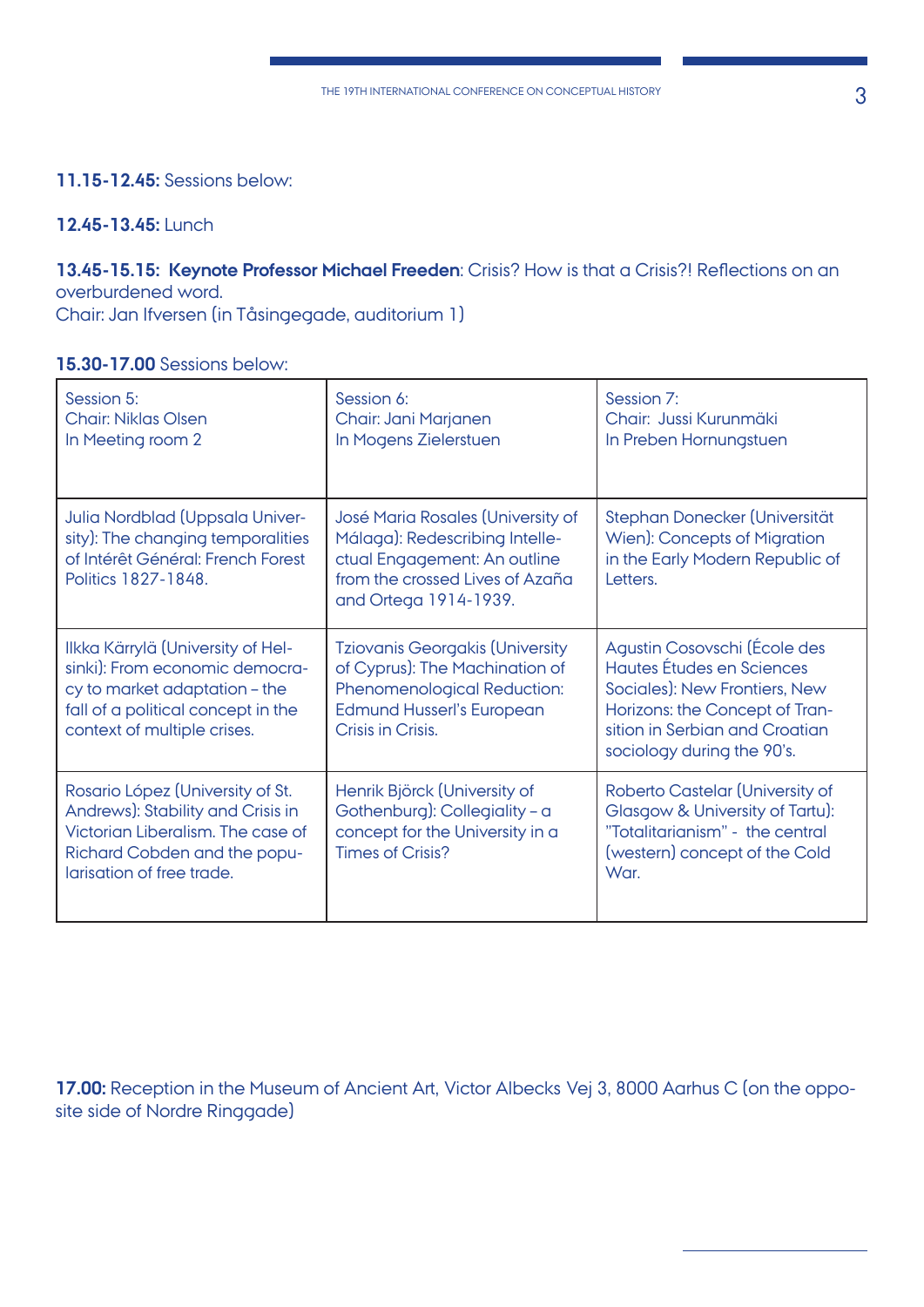## **Thursday 15 September**

## **09.30-11.00: Keynote Professor Helge Jordheim** (University of Oslo): Time of Crisis, Crisis of Time and the Role of Concepts.

Chair: Margit Pernau (in Tåsingegade, auditorium 1)

**11.15-12.45:** Sessions below:

| Session 8<br>Chair: Jan Ifversen<br>In Meeting room 2                                                                                                                                                                                                | Session 9<br><b>Chair: Sinai Rusinek</b><br>In Preben Hornungstu-<br>en                                                                                                                                                                                        | Session 10<br><b>Chair: Martin Burke</b><br>In Mogens Zielerstuen                                                                                                  | Session 11<br>Chair: Pablo Sánchez<br>Leon<br>In Meeting room 2.3                                                                                                                        |
|------------------------------------------------------------------------------------------------------------------------------------------------------------------------------------------------------------------------------------------------------|----------------------------------------------------------------------------------------------------------------------------------------------------------------------------------------------------------------------------------------------------------------|--------------------------------------------------------------------------------------------------------------------------------------------------------------------|------------------------------------------------------------------------------------------------------------------------------------------------------------------------------------------|
| <b>Stephanie Martens</b><br>(Laurentian Universi-<br>ty): The persistence of<br>"civilisational thinking"<br>in political theory:<br>Citizenship, civility and<br>their "others".                                                                    | Roberto Vinicius P.S.<br><b>Gama &amp; Carlos Fre-</b><br>derico Pereira da Silva<br>Gama (Ind. Resear-<br>cher): Becoming the<br>International: discipli-<br>nary matrixes, the pro-<br>blem of difference and<br>the making of Interna-<br>tional Relations. | Niklas Olsen (Copen-<br>hagen University): The<br>crisis of the welfare<br>state and the rise of<br>neo-liberalism in Den-<br>mark in the 1970's.                  | <b>Gustaf Johansson</b><br>(University of Uppsa-<br>la): Exponential times:<br>Graphical visualiza-<br>tions of temporalities<br>in the Swedish future<br>debate of the early<br>1970s". |
| <b>Alexandra Medzibrods-</b><br>zky (Central European<br>University): Khristian-<br>skaia Obshestvennosť:<br>Creating a Christian<br>Public Sphere in late<br>imperial Russia.                                                                       | Timo Pankakoski (Uni-<br>versity of Jyväskylä):<br>Fragmentation in<br>International Law and<br><b>Global Governance: A</b><br>conceptual-historical<br>Perspective.                                                                                           | <b>Bertel Nygaard (Aar-</b><br>hus University): Beyond<br>expectation: reflections<br>on categories of time<br>after the future.                                   | <b>Jesper Vestermark</b><br>Køber (Copenhagen<br>University): New Con-<br>ceptual formations in<br>a time of crisis: Danish<br>democracy debates in<br>the 1970's.                       |
| <b>Mart Rutjes (University</b><br>of Amsterdam): How to<br>become a non-nego-<br>tiable democratic<br>value: the re-concep-<br>tualisation of "separati-<br>on of church and state"<br>in Dutch public debate<br>during the crisis of the<br>1980's. | <b>Bjørn Thomassen</b><br>(Roskilde Universitet):<br>Liminality: reflecting<br>from the threshold.                                                                                                                                                             | <b>Chair: Martin Burke</b><br>Anne Engelst Nørgård<br>(Aarhus University):<br>"Democracy" and "mo-<br>vement" in a moment<br>of revolutionary hopes<br>and crises. | Sophy Bergenheim<br>(University of Helsinki):<br>People's health? Fin-<br>nish civic expert orga-<br>nisation as constructors<br>of public health and<br>the people.                     |
| Patricia Springborg<br>(Humboldt University):<br>The EU, Cartel Parties<br>and Cartel Capitalism.                                                                                                                                                    | <b>Wiktor Marzec (Central</b><br>European University): Cri-<br>sis, Resiliance and Chan-<br>ge - semantic hysterises,<br>deep layers of time and<br>structure of contingency.                                                                                  |                                                                                                                                                                    |                                                                                                                                                                                          |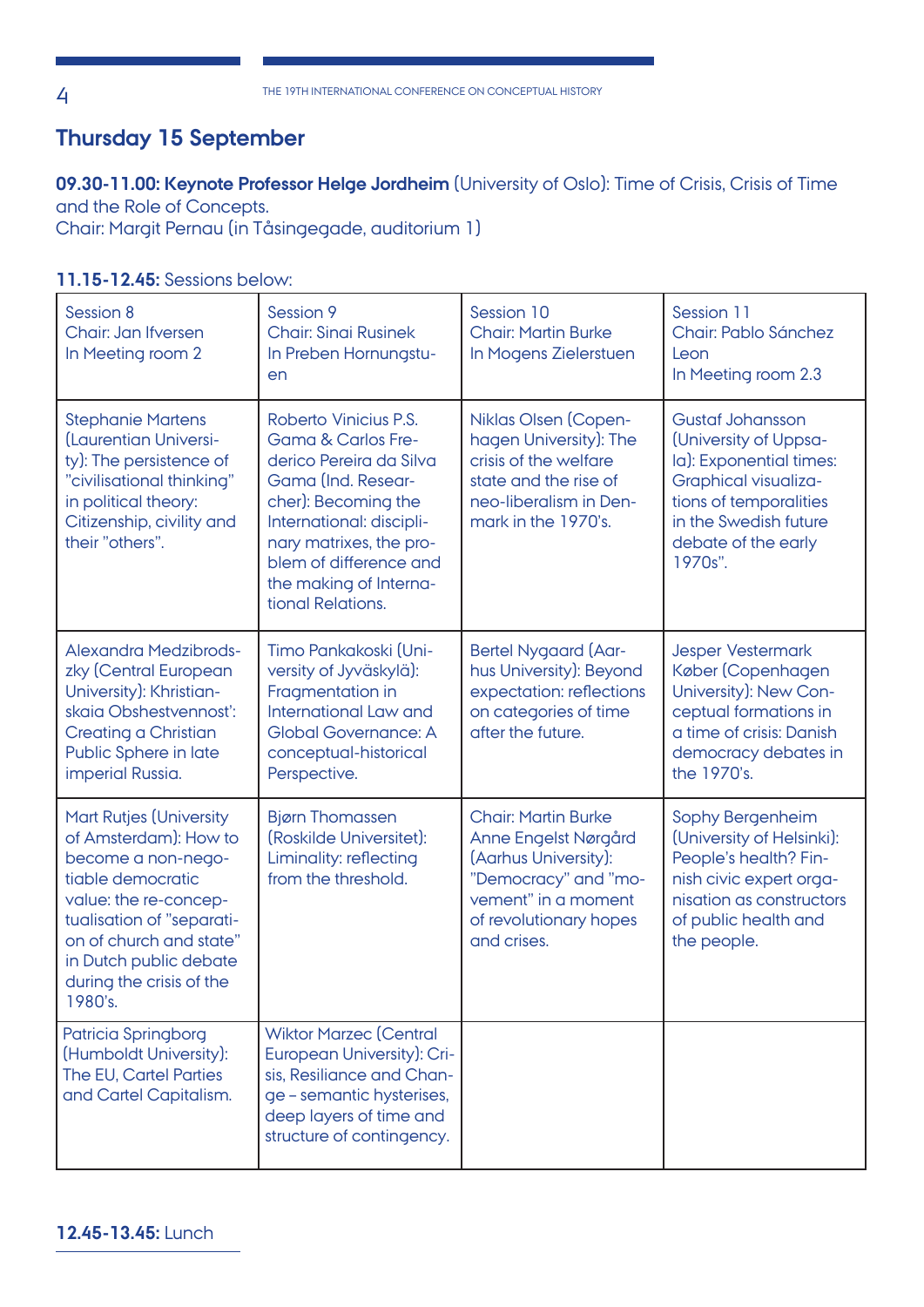## **13.45-15.15: Keynote Professor Janet Roitman** (New School for Social Research): The Stakes of Crisis.

Chair: Helge Jordheim (in Tåsingegade, auditorium 1)

#### **15.30-17.00:** Sessions below:

| Session 12<br><b>Chair: Michael Freeden</b><br>In Meeting room 2.3                                                                                                | Session 13:<br><b>BORDERS, SOVE-</b><br><b>REIGNTY AND TERRI-</b><br><b>TORIALITY IN THE POST</b><br><b>COLD WAR EUROPE</b>                                                                                                                | Session 14<br><b>Chair: Gabriel Entin</b><br>In Preben Hornungstu-<br>en                                                                                                                      | Session 15<br><b>Chair: Christoffer</b><br>Kølvraa<br>In Meeting room 2                                                                                                                                                                             |
|-------------------------------------------------------------------------------------------------------------------------------------------------------------------|--------------------------------------------------------------------------------------------------------------------------------------------------------------------------------------------------------------------------------------------|-----------------------------------------------------------------------------------------------------------------------------------------------------------------------------------------------|-----------------------------------------------------------------------------------------------------------------------------------------------------------------------------------------------------------------------------------------------------|
| <b>Frederico Dias (Cen-</b><br>tro Universitário de<br>Brasília): Lost in Reality:<br>Carr, Morgethau and<br>realism as Utopia.                                   | Ilkka Liikanen (Univer-<br>sity of Eastern Finland):<br>Neighbourhood as a<br>frame of EU policies<br>Diana Mishkova: Con-<br>ceptual construction<br>of the Balkans and<br>Southeastern Europe<br>in the context of the<br>Kosovo Crisis. | <b>Paul Burgess (Univer-</b><br>sity of Edinburgh): Put-<br>ting the concept of the<br>Rule of Law in context<br><b>Alexander Friedrich &amp;</b>                                             | Heino Nyyssönen<br>(University of Tampe-<br>re): Concept of Crisis<br>and origins of the<br>Viktor Orbán regime in<br>Hungary.                                                                                                                      |
| Yuri Kagarlitskiy (Rus-<br>sian Academy of<br>Sciences): Virtue, moral<br>debt and superero-<br>gation: the key ethical<br>concepts in the time of<br>crisis.     | <b>Teemu Oivo (University</b><br>of Eastern Finland):<br>The concept of "West"<br>in the frames of the<br>current Ukrainian crisis:<br>conceptualisations of<br>Russian media.                                                             | Pablo Sánchez Leon<br>(Universidad del País<br>Vasco): On the seman-<br>tics of the law of pro-<br>gress: from constitutio-<br>nal to social thought in<br>the history of modern<br>concepts. | <b>Carlos Frederico</b><br>(Federal University of<br><b>Tocantins) &amp; Adriana</b><br>Medronho (Pontifícia<br>Universidade Católica<br>do Rio de Janeiro): The<br>concept of Corrupti-<br>on and the Brazilian<br>Republic in Times of<br>Crisis. |
| <b>Esben Korsgaard Ras-</b><br>mussen (Copenhagen<br>University): Aristotle's<br><b>Political Philosophy</b><br>and the Crisis of the<br><b>Greek City State.</b> | Miika Raudaskoski<br>(University of Eastern<br>Finland): Finnish<br>(re)-conceptualisations<br>of the "West" in the<br>frame of the Ukraine<br><b>crisis</b><br><b>Moderator: Henrik</b><br>Stenius.                                       | Alexander Ewing (Uni-<br>versity of Oxford): The<br>horizons of politics and<br>the politics of horizons.                                                                                     | Kari Palonen (Universi-<br>ty of Jyväskylä): Restar-<br>ting Parliamentary Poli-<br>tics after a Breakdown:<br>On rules of procedure<br>(Geschäftsordnung) in<br>the Landtage of British<br><b>Occupational Zone</b><br>after 1945.                 |
|                                                                                                                                                                   | Diana Mishkova (CAS,<br>Sofia): Conceptual<br>construction of the Bal-<br>kans and Southeastern<br>Europe in the context<br>of the Kosovo crisis.                                                                                          | Gennaro Imbriano<br>(Università di Bologna):<br>"Crisis" in time of crisis                                                                                                                    | Rosario Forlenza:<br>Authority and Power in<br>Times of Crisis: Cha-<br>rismatic Leadership<br>Versus the Trickster.                                                                                                                                |

## **17:00-18:00** Concepta meeting

**19.00:** Common dinner at restaurant Spiselauget, located at the old Freight Station at Skovgaardsgade 3, 8000 Aarhus C. Link: http://www.spiselauget.dk/kontakt/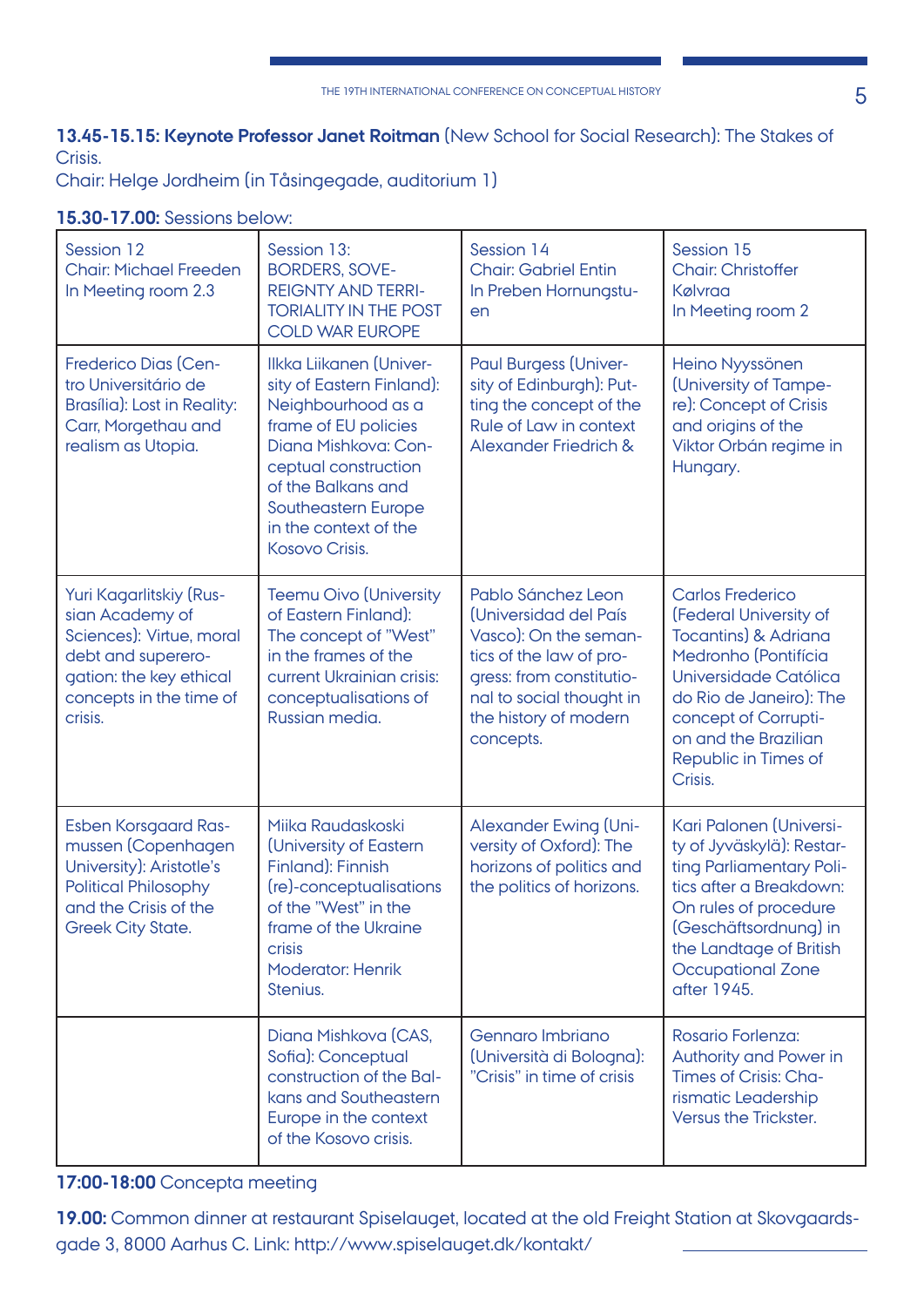## **Friday 16 September**

## **09.30-11.00: Keynote Professor Claude Romano** (Université Paris-Sorbonne): The Event: Origins and actuality of a concept.

Chair: Jan Ifversen (in Tåsingegade, auditorium 1)

## **11.15-12.45:** Sessions below

| Session 16<br>Chair: Jani Marjanen<br>In Meeting room 2                                                                                                                                                                                                                              | Session 17:<br><b>DEMOCRACY, THE</b><br>NATIONAL AND THE<br><b>SUPRANATIONAL IN</b><br><b>WARTIME, A POSTWAR</b><br><b>CRISIS AND THE COLD</b><br><b>WAR</b><br><b>Chair: Pasi Ihalainen</b><br>In Preben Hornungstu-<br>en                            | Session 18: Panel<br><b>COUNTER-CONCEPTS</b><br><b>AND CONCEPTU-</b><br>AL ASYMMETRIES IN<br><b>INTERDISCIPLINARY</b><br><b>CONTEXT: NATURE,</b><br><b>LANGUAGE AND ARTS</b><br>Chair: Pablo Sánchez<br>Leon<br>In Meeting room 2.3                        | Session 19: Panel<br><b>CONCEPTUAL TRANS-</b><br>FER AND ALTERNATIVE<br><b>FORUMS FOR POLITI-</b><br><b>CALDEBATE: POLITI-</b><br><b>CALLIFE IN FINLAND</b><br>AS A REACTION TO<br>THE CRISISOF THE<br><b>FRENCH REVOLUTION</b><br><b>AND THE NAPOLEO-</b><br>NIC WARS 1809-1863<br><b>Chair: Margrit Pernau</b><br>In Mogens Zielerstuen |
|--------------------------------------------------------------------------------------------------------------------------------------------------------------------------------------------------------------------------------------------------------------------------------------|--------------------------------------------------------------------------------------------------------------------------------------------------------------------------------------------------------------------------------------------------------|------------------------------------------------------------------------------------------------------------------------------------------------------------------------------------------------------------------------------------------------------------|-------------------------------------------------------------------------------------------------------------------------------------------------------------------------------------------------------------------------------------------------------------------------------------------------------------------------------------------|
| Gonzalo Capellán<br>(Universidad de la<br>Rioja): Crisis, democra-<br>cy and "The crisis of<br>democracy" in Europe<br>during the interwar<br>years.                                                                                                                                 | Teemu Häkkinen (Uni-<br>versity of Jyväskylä):<br>Sovereignty versus<br>supranational Euro-<br>pean unity; the British<br>view in 1948-1949.                                                                                                           | Kirill Postoutenko (Aar-<br>hus Institute for Advan-<br>ced Studies): Enan-<br>tiomers, Iconoclasms<br>and Counter-concepts:<br>Notes on identity for-<br>mation in natural and<br>social worlds, discus-<br>sant Wiktor Marzec.                           | Jani Marjanen (Uni-<br>versity of Helsinki): The<br>constitutional moment<br>that happened abro-<br>ad: public debate on<br>constitution in Finland<br>1809-1830.                                                                                                                                                                         |
| Heli Rantala (Universi-<br>ty of Turku): The crisis<br>of the Revolution and<br>some Finnish Respon-<br>ses to it.                                                                                                                                                                   | Miina Kaarkoski (Uni-<br>versity of Jyväskylä):<br>The Soviet threat and<br>formulation of the<br>European political co-<br>operation: "National"<br>and "supranational" in<br>the West German and<br>British parliaments.<br>Discussant: Jan Ifversen | <b>Kay Junge (University</b><br>of Constance): Modern<br>Art and the Framing<br>of Negation: Coun-<br>ter-Images and Ico-<br>noclastic paintings.                                                                                                          | Jussi Kurunmäki (Uni-<br>versity of Helsinki): The<br>reception of parlia-<br>mentary and ideologi-<br>cal concepts in Finland<br>1809-1829.                                                                                                                                                                                              |
| <b>Gabriel Entin (Uni-</b><br>versidad Nacional<br>de Quilmes - Buenos<br>Aires): The Concept of<br>Independence during<br>the Spanish Monarchi-<br>cal Crisis. The United<br><b>Provinces in South</b><br>America and the crea-<br>tion of nation through a<br>declaration in 1816. | Antero Holmila (Uni-<br>versity of Jyväskylä):<br>The concept and mea-<br>nings of democracy in<br>Franklin D. Roosevelt's<br>rhetoric during the<br>times of crisis 1939-<br>1945.                                                                    | Kiril Kozlovski (Sibeli-<br>us Academy, Helsinki<br>University): Asymme-<br>trical oppositions and<br><b>Hierarchical Structu-</b><br>res in Soviet Musical<br>Criticism. The Case of<br><b>Essay Collection "Za</b><br>rubezhom" ("Abroad")<br>$(1953)$ . | Maren Jonasson (Åbo<br>Akademi): Agricultural<br>meetings as a forum<br>for political debate in<br>Finland 1847-1863.<br><b>Comments by Willi-</b><br>bald Steinmetz.                                                                                                                                                                     |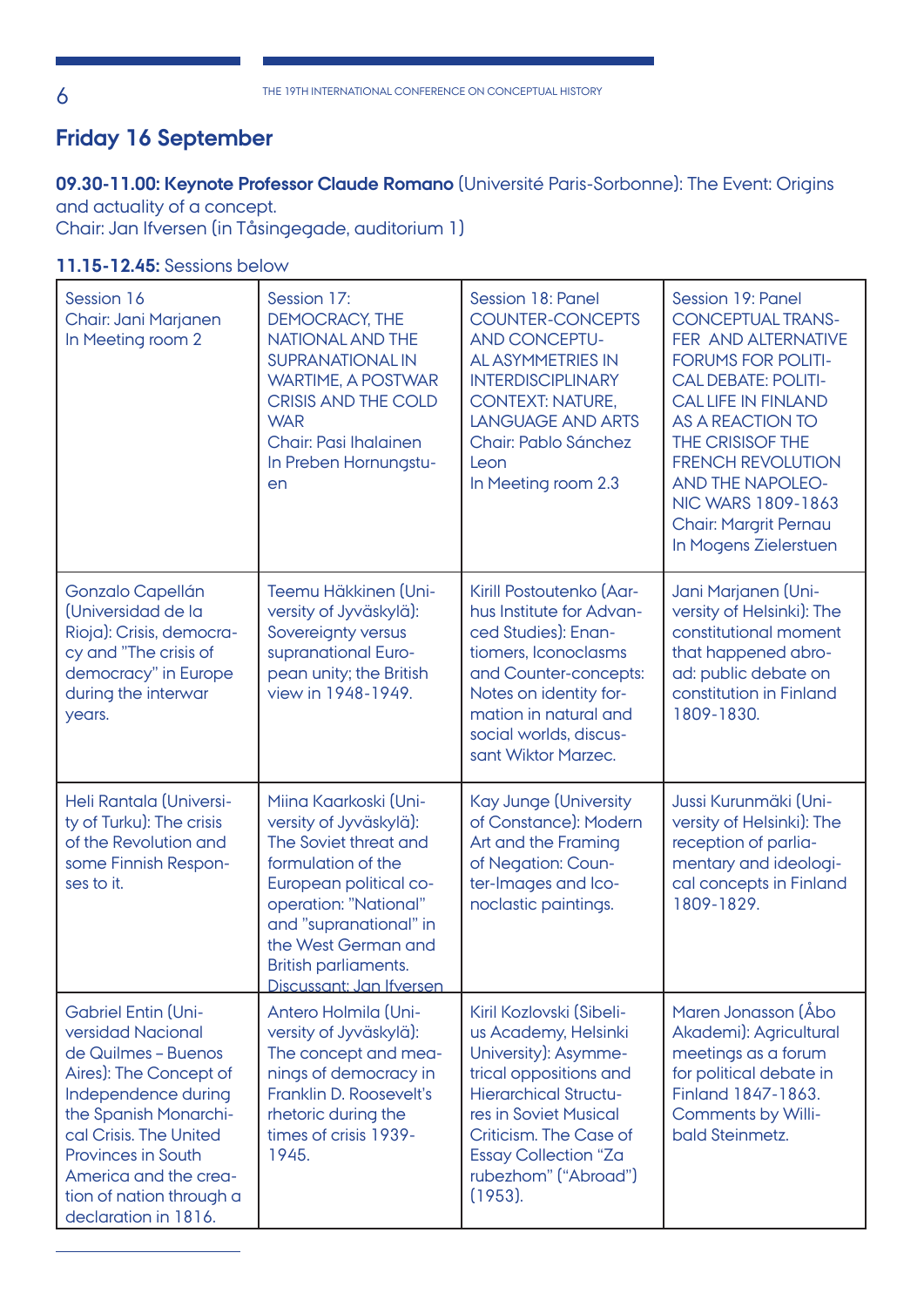## **12.45-13.45:** Lunch

**13.45-15.15: Keynote Professor Javier Fernandez Sebastian** (Universidad de País Vasco): Crucial Times: Crisis as a Solution of Continuity.

Chair: Krill Postoutenko (in AIAS, Auditorium Aarhus Institute of Advanced Studies, Høegh-Guldbergs Gade 6B, 8000 Aarhus C, Buildings 1630-1632. NB: Not at the same place as the rest of the conference!)

| Session 20: Panel<br><b>CONTESTED CONCEPTS IN</b><br><b>CONSENSUAL POLITICAL</b><br><b>CULTURE: STRUGGLES ON</b><br>DEMOCRACY, PARLIAMENT<br>AND PARLIAMENTARISM IN THE<br>NORDIC COUNTRIES IN THE<br><b>EARLY 20TH CENTURY</b><br>Chair: Anna Friberg and Onni<br>Pekonen<br>In Mogens Zielerstuen | Session 21:<br><b>Chair: Niklas Olsen</b><br>In Preben Hornungstuen                                                                                                                                                               | Session 22:<br><b>Chair: Kirill Postoutenko</b><br>In Meeting room 2                                                                                                                                                                |
|-----------------------------------------------------------------------------------------------------------------------------------------------------------------------------------------------------------------------------------------------------------------------------------------------------|-----------------------------------------------------------------------------------------------------------------------------------------------------------------------------------------------------------------------------------|-------------------------------------------------------------------------------------------------------------------------------------------------------------------------------------------------------------------------------------|
| Onni Pekonen (University of<br>Jyväskylä): Debating the rules<br>of the parliamentary game:<br>competing conceptions of par-<br>liament in late nineteenth- and<br>early twentieth century Finland.                                                                                                 | <b>Cristian Roiban (West Univer-</b><br>sität Temeswar): Deformed<br>workers in a deformed workers'<br>state. The conceptualisation of<br>work in the communist Roma-<br>nia (1970-1989).                                         | Mithilesh Kumar Jha (Indian Insti-<br>tute of Technology): Language,<br><b>Religion, Caste and Conceptions</b><br>of "Desha" (Nation): Re-exami-<br>ning the politics of Hindi Public<br>Sphere.                                    |
| Pasi Ihalainen (University of<br>Jyväskylä): Constructing futu-<br>re democracies: Ideological<br>transnationalisms in Finnish and<br>Swedish constitutional contro-<br>versies 1917-1919.                                                                                                          | Piotr Kuligowski (Adam Mick-<br>iewicz University): Proleta-<br>rians, Ouvriers or the Fourth<br><b>Estate? Conceptualisation of</b><br>the modern class in the cir-<br>cles of the Polish left in exile<br>$(1830's - 1890's)$ . | Marcos Reguera (Universidad<br>de País Vasco): The transforma-<br>tion of "Democracy" concept<br>into "Manifest Destiny" concept<br>during the crisis of Antebellum<br>American Republic.                                           |
| Anna Friberg (Mid-Sweden<br>University): From socialisation to<br>the People's Home: debates on<br>democracy in Sweden after the<br>First World War. Commentator:<br>Jussi Kurunmäki.                                                                                                               | Esben Bøgh Sørensen (Aarhus<br>University): Between moral<br>economics and self-interest; the<br>capitalist transition in England.                                                                                                | Sergey Koretko (European Uni-<br>versity Saint Petersburg): "Lost<br>meaning of happiness: the no-<br>tions of virtue, public good and<br>pursuit of private interest in Early<br>American political discourse<br>$(1787 - 1825)$ . |

**15.30-17.00:** Sessions below:

**17.00-18:00:** Meeting for members of History of Concepts Group (all participants registered at the conference)